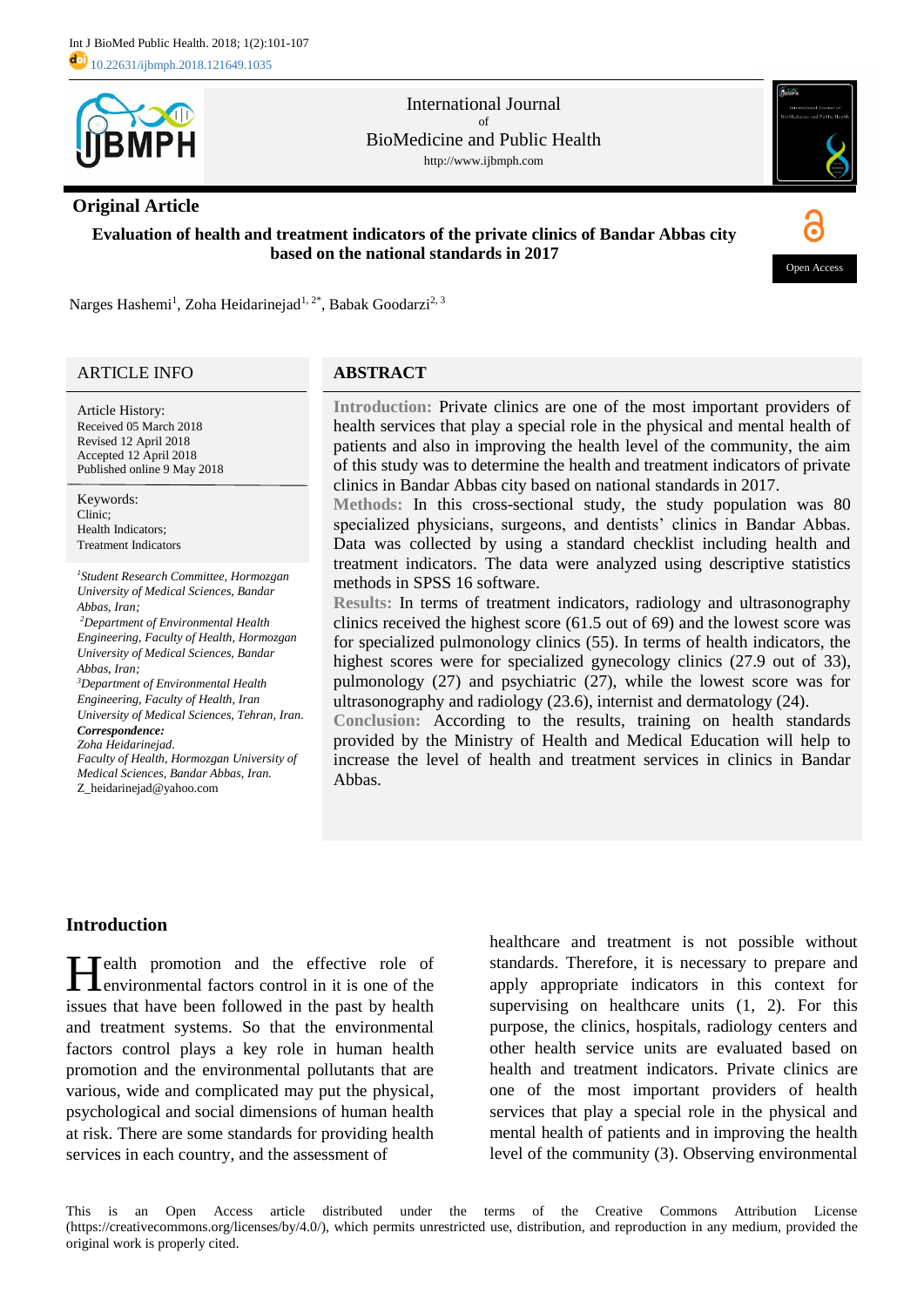### Evaluation of health and treatment indicators Hashemi et al.

health issues in physicians' clinics is one of the important factors in determining the quality of health services. Private clinics have a high potential for health hazards' production and releasing due to the presence of different patients, also they're important due to the presence of different patients and the risk of hazardous diseases from the point of view of health issues. For this reason, health and treatment issues should be taken into consideration in these places, because these places may become the focal point for pathogens spreading without sanitation observation, and the health hazards would be created for people associated with these places and their staff (4, 5 and 6). In recent years, many studies have been done on the evaluation of environmental health and treatment indicators of health centers, while fewer studies have examined the health and treatment status of private clinics. Therefore, the aim of this study was to evaluate the health and treatment indicators of private clinics in Bandar Abbas in 2017 and to investigate the health and treatment status of existing clinics with desirable and standard conditions. Therefore, the results of this study can be helpful in providing basic information to help managers and planners of private clinics, creating preventive actions in undesirable health issues and also informing citizens.

# **Methods**

The current study is a cross-sectional study with the aim to evaluate health and treatment indicators of private clinics in Bandar Abbas based on national standards in 2017. The study population consisted of 80 specialist physicians and dentists in Bandar Abbas. They selected by cluster sampling and visited by trained experts after getting a letter of introduction from Deputy Research of Hormozgan University of Medical Sciences and presenting to them and explaining the method of work and the purpose of the research and obtaining written informed consent. Data collection was carried out through a standard checklist approved by the Ministry of Health and Medical Education, comprising 33 yes-no questions including 2 indicators: treatment indicator (20 questions) and health indicator (11 questions) and 2 questions related to the age of the building and the rent or personal form of the office. The treatment indicators include: the existence of the original clinic license, the allowed size of the clinic sign, the patient's Simultaneous visit, the presence of paravan and curtain beside the examination bed, the presence of primary examination tools, the presence of the notebook of patient's referral, the presence of the doctor according to the announced timetable, the presence of license for paraclinic equipment, existence of equipments and expired drugs , the screening and reporting to the health center, the existence of allowed titles in the sign, head sheet and stamp, the patients satisfaction, the clinic license for Bandar Abbas city, the presence of qualified persons for injection and dressing, The existence of the injections and dressing unit, filing for each patient, the availability of emergency drugs and essential equipment, the observance of visiting and other services tariff, the observation of the average patients visit duration (10-15 minutes), principal version of the doctor's license and the allowed number of installed boards and the health indicators include: the proper separation of infectious and non-infectious waste, proper sanitary facilities, the existence of trash bin with garbage bag, the presence of elevator to access to the clinic, liquid soap in the bathroom, proper waiting room, sanitary water supply service, the existence of the previous visits ring binder, the suitable medical scrub, the secretary with suitable uniform and the elimination of previous problems. Each available option obtained score 3, each unavailable option obtained score 0 and each option with partly obtained score 1.5. The base score of a standard clinic was 102 according to the checklist and each indicator received a score based on the content of the questions. The total score of the treatment indicator was 69 and the total score of the health indicator was 33. The analytical descriptive indicators such as mean, standard deviation and percentage of data were analyzed by using SPSS16 after completing the checklists, and the clinics located in one treatment branch were compared in terms treatment and health indicators in order to data qualification, clinics that had more than 70 percent of health indicators were reported as desirable and less than that were reported as undesirable

## **Results**

In this study, a total of 80 private clinics were examined, including specialized physicians in a variety of specialized fields.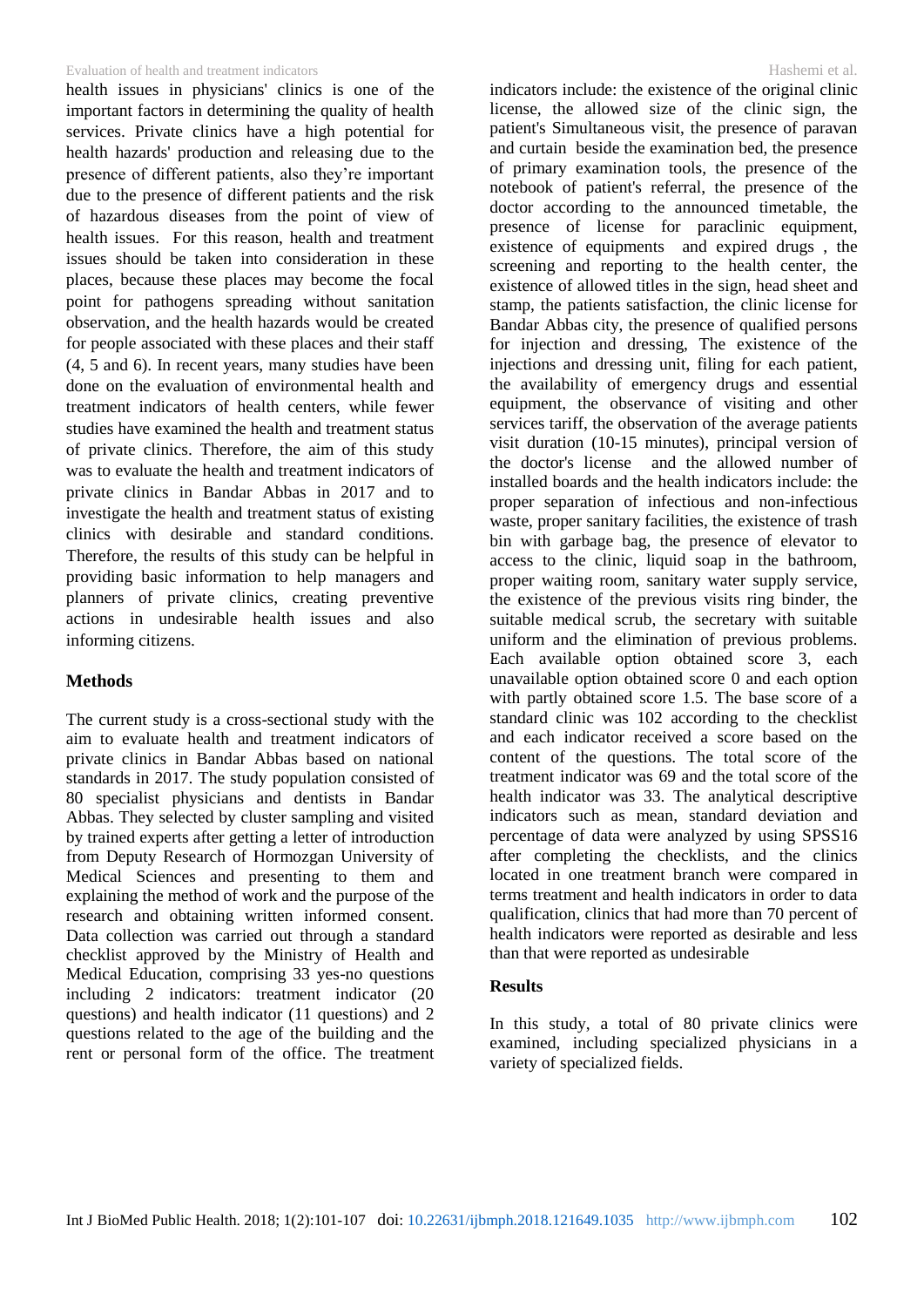| The name of               | <b>Obtained</b> | <b>Percent</b> | <b>Status</b>                  | The name of                      | <b>Obtained</b> | <b>Percent</b> | <b>Status</b>                  |
|---------------------------|-----------------|----------------|--------------------------------|----------------------------------|-----------------|----------------|--------------------------------|
| specialized clinics       | score           |                | (desirable and<br>undesirable) | specialized clinics              | score           |                | (desirable and<br>undesirable) |
| Pediatric                 | 82.3            | 80.7           | Desirable                      | General surgeon                  | 84.9            | 83.2           | Desirable                      |
| Pulmonology               | 85              | 83.3           | Desirable                      | Gastroenterology                 | 86              | 84.3           | Desirable                      |
| Nephrology                | 79.3            | 77.7           | Desirable                      | Ent                              | 83.3            | 81.7           | Desirable                      |
| Dentist                   | 84.6            | 83             | Desirable                      | Orthopedic                       | 84              | 82.4           | Desirable                      |
| Internist                 | 78.8            | 77.3           | Desirable                      | Radiology and<br>Ultrasonography | 85.1            | 83.4           | Desirable                      |
| Psychiatry                | 84.6            | 83             | Desirable                      | Dermatology                      | 81              | 79.4           | Desirable                      |
| <b>Heart and Vascular</b> | 85              | 83.3           | Desirable                      | Gynecology                       | 88              | 86.3           | Desirable                      |
| Ophthalmologist           | 82.3            | 80.7           | Desirable                      |                                  |                 |                |                                |

**Table 1.** Average score obtained by private clinics.

Table 1 shows the average score obtained by private clinics separated by specialty. According to the table, the highest score is related to specialized clinic of gynecology (86.3%), and after that is related to gastroenterology clinics (84.3%). Internist's clinics have earned the lowest scores in terms of standard conditions.

The total score earned by each home is also expressed in terms of percentage (of 100) for a better understanding. Table 2 shows the status of private clinics separated by the examined indicators. As it is obvious, radiology and ultrasonography clinics have obtained the highest score in terms of treatment indicators (61.5 out of 69) and the lowest score was for specialized pulmonology clinics (55). In terms of health indicators, the highest score was for specialized gynecology clinics (27.9 out of 33), pulmonology (27), and psychiatry (27), while the lowest score was for ultrasonography and radiology (23.6), internist and dermatology clinics (24).

Figure 1 shows the average score of the health indicator for all studied clinics in percentage form. Among the options, the proper separation of infectious and non-infectious waste, proper sanitary facilities, the existence of trash bin with garbage bag (100) and then the presence of elevator for access to the clinic (98.8), liquid soap in the bathroom (96.9), proper waiting room (96.25), sanitary water supply service (95), the existence of previous visits' ring binder (77.5) and suitable medical scrub (68.8), have the highest percentage and the elimination of previous problems (12.5) and the secretary with suitable uniform (11.9) have the lowest percentage.

**Table 2.** The status of private clinics, separated by indicators (percentage)

| <b>Indicator</b><br>specialized clinic | <b>Treatment</b> |         | Health |         | <b>Indicator</b><br>specialized clinic | <b>Treatment</b> |         | <b>Health</b> |         |
|----------------------------------------|------------------|---------|--------|---------|----------------------------------------|------------------|---------|---------------|---------|
|                                        | Score            | Percent | Score  | Percent |                                        | Score            | Percent | Score         | Percent |
| General Surgeon                        | 59.1             | 85.7    | 25.7   | 77.9    | Pediatric                              | 56.7             | 82.1    | 25.7          | 77.9    |
| Gastroenterology                       | 60.8             | 88.11   | 25.3   | 76.7    | Pulmonology                            | 55               | 79.7    | 27            | 81.9    |
| Ent                                    | 57.8             | 83.8    | 25.5   | 77.3    | Nephrology                             | 55.5             | 80.4    | 23.8          | 72.12   |
| Orthopedic                             | 58.2             | 84.3    | 26.7   | 81      | Dentist                                | 58.7             | 85.1    | 25.9          | 78.5    |
| Radiology and<br>Ultrasonography       | 61.5             | 89.1    | 23.6   | 71.5    | Internist                              | 54.7             | 79.3    | 24            | 72.7    |
| Dermatology                            | 57               | 82.7    | 24     | 72.7    | Psychiatry                             | 57.5             | 83.3    | 27            | 81.9    |
| Gynecology                             | 60.2             | 87.24   | 27.9   | 84.5    | Heart and Vascular                     | 60               | 87      | 25.1          | 76.1    |
| Ophthalmologist                        | 57.3             | 83      | 25     | 75.8    |                                        |                  |         |               |         |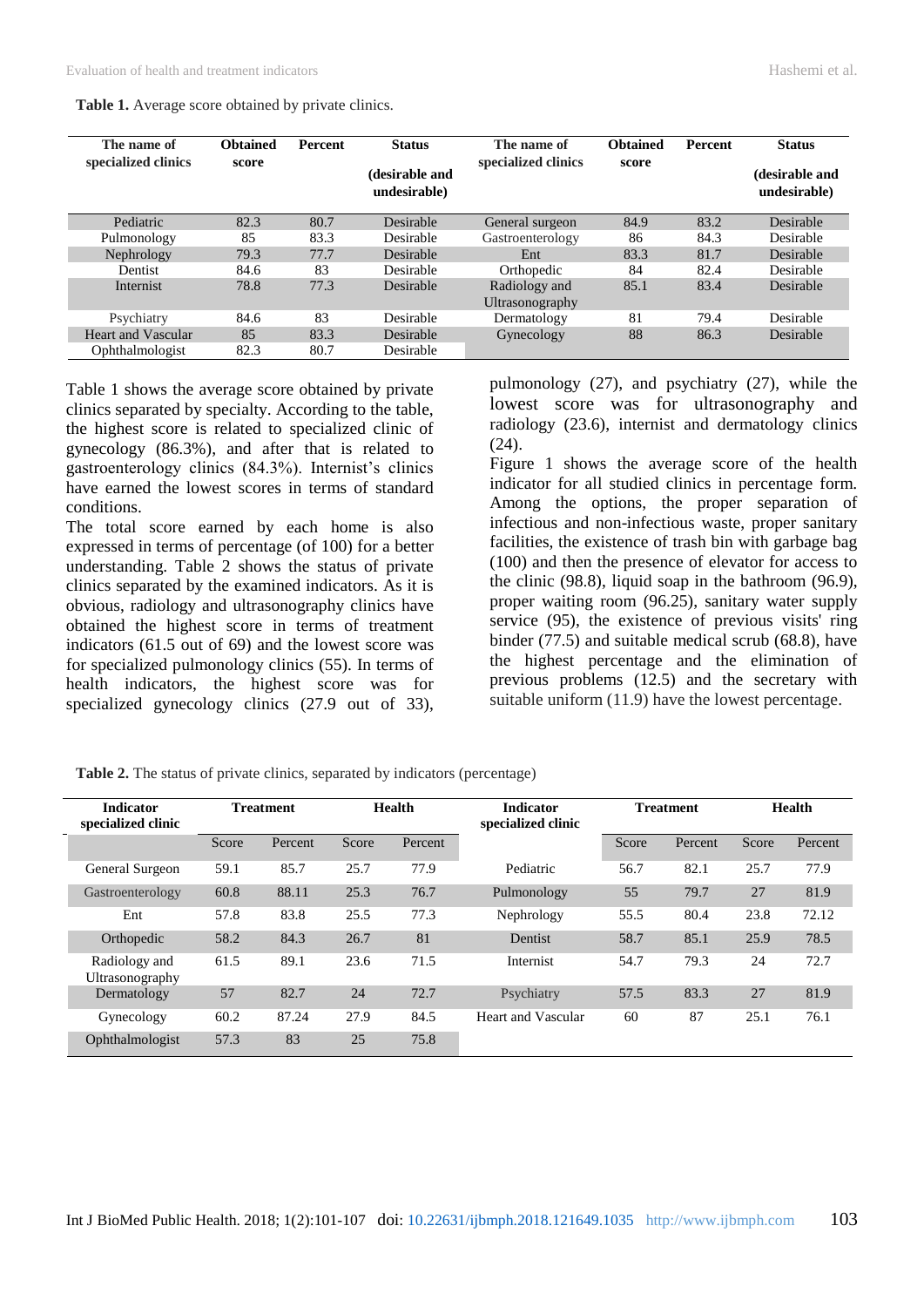

**Figure 1.** Average score of private clinics in terms of health index (percent)

Also, Figure 2 shows the average score of the treatment indicator's criterions for all of the clinics under study in percentage form. The options of simultaneous visits of patients, the presence of paravans and curtains beside the examination bed, the presence of primary examination tools , the presence of the notebook of patient's referral, the presence of the doctor according to the announced timetable, principal version of the doctor's license and the presence of license for paraclinic equipment have earned the highest percentage (100), and then the criteria of the existence of equipments and expired drugs, the screening and reporting to the health center, the existence of allowed titles in the sign, head sheet and stamp, the patients satisfaction,

the clinic license for Bandar Abbas (98.8%), and the options of the presence of qualified persons for injection and dressing (98.12), The existence of the injections and dressing unit (93.8), filing for each patient (87.5%), the availability of emergency drugs and essential equipment (85.7%), and the options of the allowed size for the sign (43.75%), the observance of visiting and other services tariff (22%), the observation of the average patients' visit duration 10-15 minutes (11.25) and the allowed number of installed boards (7.5), have earned the lowest percentage.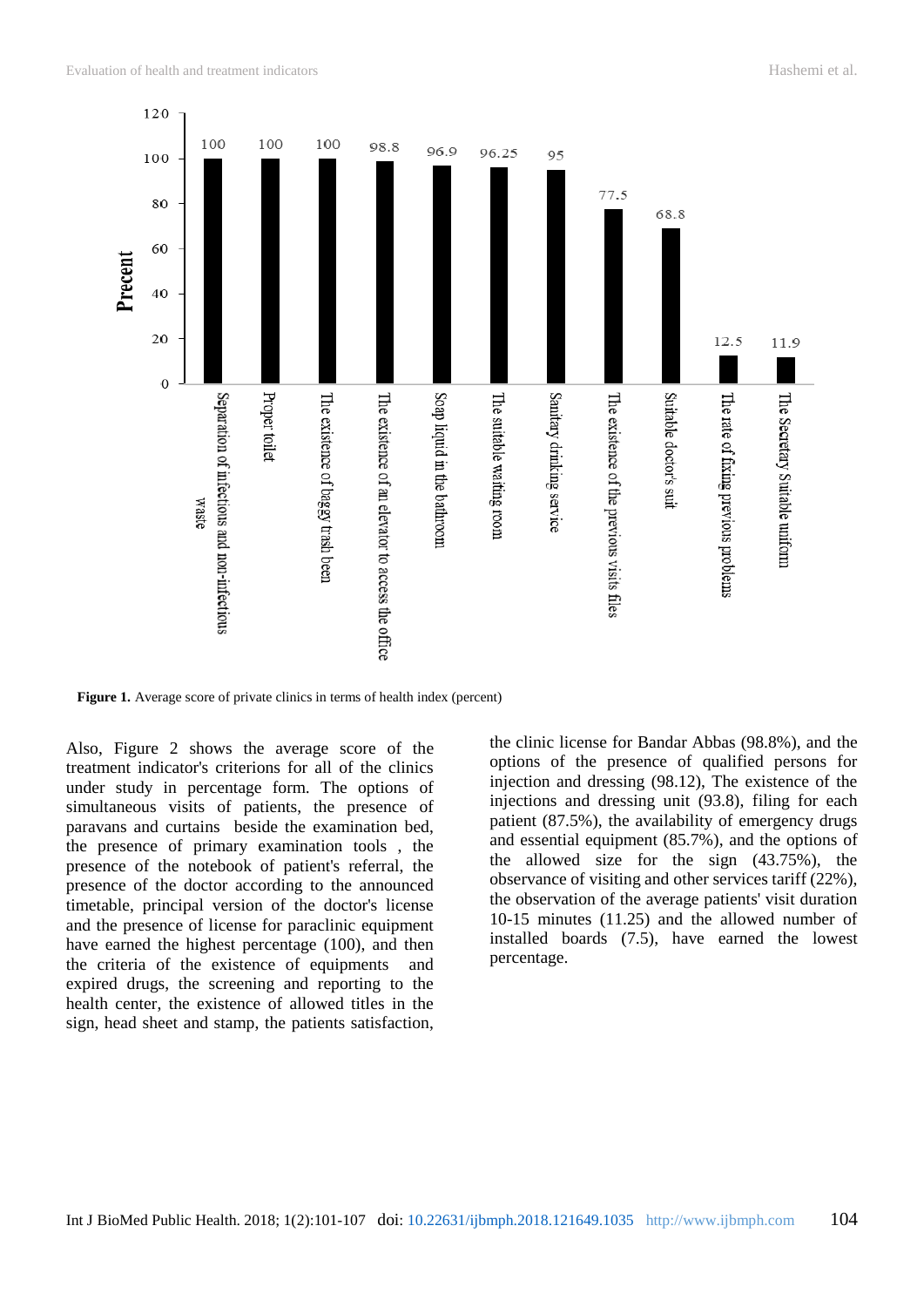

**Figure 2.** Average score of private clinics in terms of treatment index (Percent)

## **Discussion**

In this study 80 private offices in Bandar Abbas city in 2017 were studied. The results of this study indicate that the status of the studied offices in Bandar Abbas was desirable, so that the obtained scores in all the studied clinics were more than 70%. Hosseini et al., in a study on the environmental health of private offices, laboratories and radiology centers in Bushehr, in 2012, found that in terms of building health status, lavatories status, waste management, supply the health of clients, and sewage and sanitary facilities the average were 85.3, 82, 87.2, 61.1, 95.3 and 99.1%, respectively, all studied items were favorable. Also, most of the problems were related to

the inappropriate disposal of syringes and surgical blades in the safety box, the lack of disposable glasses for the patients and the lack of installation of fire extinguishers (4), which is consistent with the results of the present study.

Also, according to the indicators of the status of lavatories and waste management, they were in a very favorable situation (100%) and reach standards, which indicated the proper management and sensitivity of the medical staff and office staff in terms of observing the health indicators in the studied office. In addition, according to the results, it is clear that in terms of observing health indices, internist and dermatology offices, the lowest score has been obtained, which can be attributed to the lack of adequate supervision and attention of the staff of these clinics in terms of health indicators, but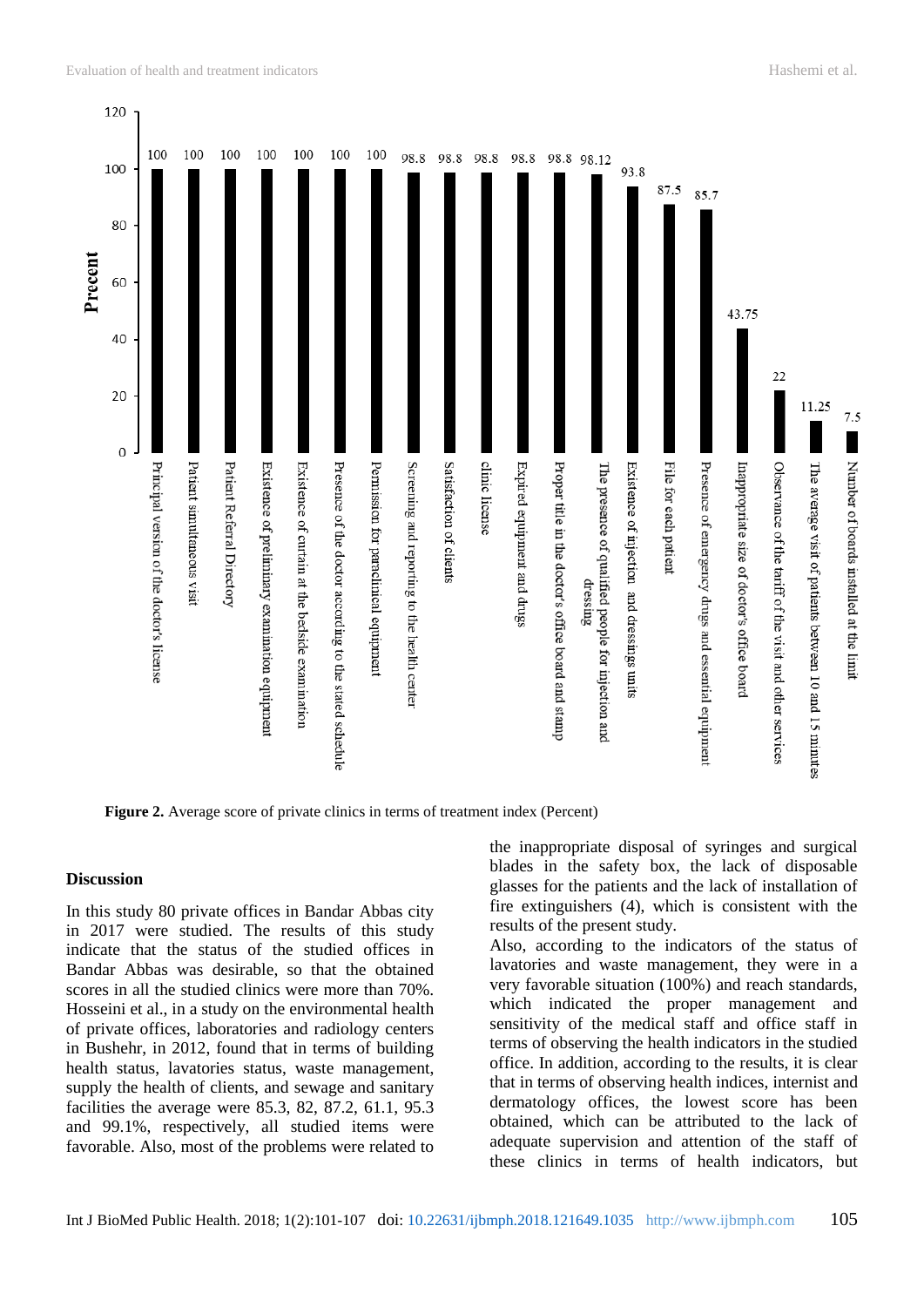#### Evaluation of health and treatment indicators Hashemi et al.

revealing the exact and effective etiological factors requires additional research. Few studies in Iran have been carried out in order to investigate the health and medical indicators of private clinics, including studies of 342 private clinics in Chaharmahalo-Bakhtiari province; the results showed that environmental health indicators including safety and protection, disinfection of equipment, solid waste disposal, and improvement of the office environment in less than 30% of the studied clinics were in desirable conditions (7); in contrast with the results of the present study, health indicators including the separation of infectious and non-infectious waste, proper sanitation and improvement of the office environment of Bandar Abbas's offices have better status. Also, in terms of criteria related to the treatment index, many of the indicators including the presence of paravan and curtains at the examination bed, the injection and dressing unit, the screening and reporting to the health center had a score of over 90%. In addition, the survey of environmental health standards in Kerman hospitals showed that in 25% of hospitals and 39.7% of the whole of the departments, they had a favorable status for health indicators, which is consistent with the results of the present study (8).

However, according to the findings in Sabzevar hospitals in 2014, it was stated that among the different dimensions of sanitation and hospital care, the highest score was for hygiene and safety of equipment's (80.6%) and the lowest score was related to health and infection control (28.5), and the index of how to collect and dispose of waste was of moderate and poor status, so that the health and cleaning condition of all three hospitals was assessed as poor (9). Also, in the study of the status of environmental and construction health indicators of hospitals in Urmia in 2016, it was determined that the hospitals were moderate in terms of environmental health indicators and in terms of improvement, water and wastewater indicators were in poor condition (10). In addition, the results of the survey on the health status of Qom hospitals showed that the health status of the environment in the two parts of the radiology departments, the launderette and the kitchen of the hospitals was in an unfavorable situation. The low level of environmental health was due to lack of adequate supervision of hospital managers the processes of these two sectors and the presence of the private sector in the provision of services in these two sectors, especially in the laundry and kitchen sector were reported, and in the other parts of the hospital the average health status was assessed (11). Which was very different from the results of the present study.

The health and medical effects of the offices are considerable due to the high number and distribution in comparison with other health centers such as hospitals, therefore, with the observance of health standards in accordance with the standards announced by the [Ministry of Health and Medical](http://irandataportal.syr.edu/ministry-of-health-and-medical-education)  [Education](http://irandataportal.syr.edu/ministry-of-health-and-medical-education), it is possible to prevent infectious diseases and environmental contaminations.

## **Conclusion**

The results of current study indicate that there is a desirable status in terms of health and treatment indicators in private clinics in Bandar Abbas, which could be due to increased training and awareness of infection control's provided standards of the staff of private clinics by the [Ministry of Health and Medical](http://irandataportal.syr.edu/ministry-of-health-and-medical-education)  [Education](http://irandataportal.syr.edu/ministry-of-health-and-medical-education) and also continuous monitoring of environmental health, and the continuation of the conditions in terms of health indicators in the clinics leads to increased satisfaction of patients and personnel and improves the quality of health services presentation at the clinics. Due to the limitation, the health and treatment indicators study didn't take place in other clinics in Bandar Abbas, therefore, it is suggested to continue this study in other clinics, radiology, laboratories and hospitals in Bandar Abbas to assess the health status of these places in order to improve the health services provision and public awareness.

### **Ethical disclosure**

Not applicable.

### **Acknowledgements**

We appreciate the respected research management and staff of Hormozgan University of Medical Sciences, the respected physicians and all the staff of the private clinics who have contributed to this research.

### **Authors' contribution**

Authors are responsible for the content of the article and approve it

### **Conflict of interest**

The authors declare that they have no conflict of interest.

### **Funding/Support**

None declared.

## **References**

1. Ghorbani R, Ahmadian K, Ranjbar Z. To Compare the Performance Indexes of Selected Hospital with National Standards. J Health Promo Manag. 2017; 6(5): 1-7. [DOI:10.21859/jhpm-07031](http://jhpm.ir/article-1-728-en.html)